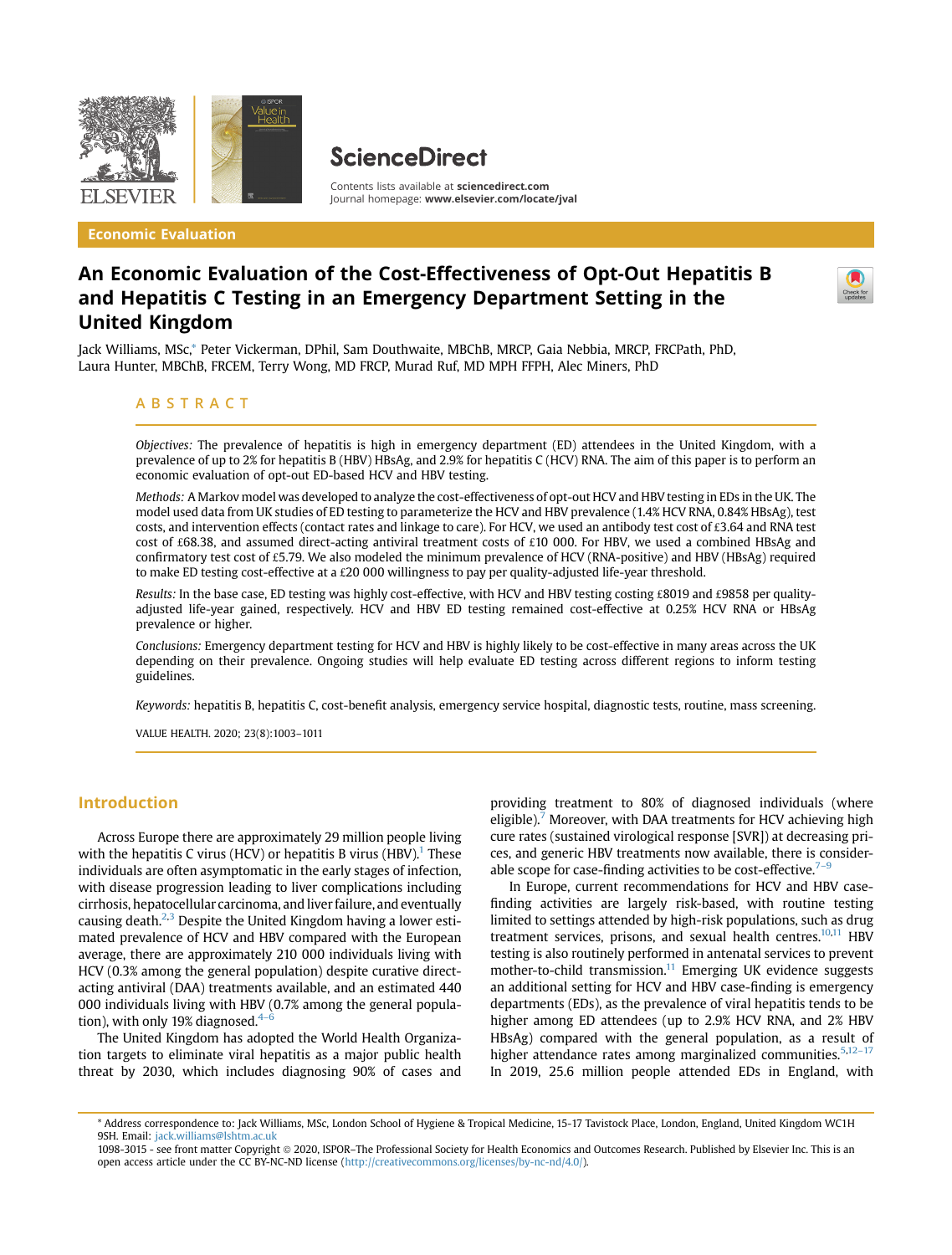approximately 40% receiving blood tests as part of their routine care, providing a valuable opportunity for bloodborne virus (BBV) testing.<sup>14,[15](#page-7-10)[,18](#page-7-11)</sup> The National Institute for Health and Care Excellence (NICE) currently recommends HIV testing in EDs for areas with prevalence of  $\geq 0.2\%$ <sup>19</sup> Nevertheless, there is currently no equivalent UK guidance for HCV or HBV testing in EDs owing to a lack of cost-effectiveness evidence, although NICE did recently highlight ED testing as an area of interest for its next surveillance point.<sup>[20](#page-7-13)</sup>

The aim of this article is to perform a cost-effectiveness analysis of opt-out ED-based HCV and HBV testing and linkage to care for all individuals over age 16, and to consider the prevalence thresholds above which this intervention may be cost-effective in the United Kingdom.

### Methods

### Model Analysis and Decision Problem

We developed a decision model to analyze opt-out HCV and HBV testing, performed for all individuals attending the ED and receiving a blood test (as part of routine care) who did not opt out of hepatitis testing. Emergency department testing for HCV and HBV was compared with no ED testing, which consisted of a background rate of hepatitis testing, occurring in other settings, only. Opting out of testing involved the patient declining testing when informed by the clinician that a viral hepatitis test would be performed. As there are no shared costs between the 2 tests, the model considered opt-out testing of HCV and HBV separately, both compared with no immediate testing. The decision model consists of a decision tree, with HBV and HCV testing options, which feed into 3 distinct state transition Markov models representing chronic HBV, chronic HCV, and no infection. We assumed all individuals started at an age of 45 years based on data of BBV testing in EDs from the UK.<sup>[14,](#page-7-9)[15](#page-7-10)</sup> For each Markov model, patients move between discrete health states using an annual cycle length. The analysis was performed from the perspective of the UK National Health Service (NHS), and all results are presented in pounds ( $\pounds$ , GBP) for 2017. Outcomes were measured in quality-adjusted life-years (QALYs). A lifetime time horizon was used, and all costs and outcomes were discounted at 3.5%, as per NICE guidelines.<sup>[21](#page-7-14)</sup> Results are presented as incremental cost effectiveness ratios (ICERs) per QALY gained.

### Model Structure and Parameterization

To capture the impact of the intervention, we identified 3 UK studies of ED-based HCV and HBV testing and linkage to care. We included 2 studies that performed testing and reflex (ie, same sample) confirmatory testing, with ED-based linkage to care. $14.15$  $14.15$ We did not include a study that performed ED testing without reflex confirmatory testing, because individuals from this study were required to return to a local sexual health service for confirmatory testing, before being linked to care.<sup>22</sup>

#### Model Structure

A decision tree was developed to determine the impact of the intervention on testing and subsequent linkage to care. It captured the following: outcome of test (HBsAg+, HCV RNA+, negative), diagnosis status (new diagnosis vs previously known diagnosis), proportion of patients contacted after a positive diagnosis, and the probability of attendance to referral. The proportion of patients receiving treatment was captured in the HCV model. For the HBV model, the model captures the proportion of individuals that engage in care, as not all individuals identified will require immediate treatment. The model structures are shown and described

in Appendix Figures 1-4 in the Supplementary Materials found at <https://doi.org/10.1016/j.jval.2020.03.014>.

For individuals with HCV, an estimated 54.5% of new ED diagnoses that were successfully contacted were current- or ex-people who inject drugs (PWID). $14$  Risk factor information was not available for patients who were not contacted. A lower proportion representing only current-PWIDs  $(27.3%)$  was also considered.<sup>14</sup> For HCVinfected PWIDs, the disease progression, reinfection rate, and background risk of mortality differed compared with non-PWIDs. We did not consider PWID status in the HBV model because this was not reported as a risk factor in the same ED study.<sup>[14](#page-7-9)</sup> The model did not capture the benefit associated with reduced onward transmission after treatment. Nor did the model consider the potential for HCV/ HBV coinfection to occur in patients, as this was rare across patients in both ED testing studies ( $\lt 1\%$  of those testing positive).<sup>14,1</sup>

#### Prevalence

The combined prevalence from the included studies was 1.4% HCV RNA prevalence (132/9423) and 0.84% HBsAg prevalence (80/ 9476). $14,15$  $14,15$  One ED study reported HCV antigen prevalence; however, we assumed these would be RNA positive. These were varied in threshold sensitivity analyses to estimate the minimum prevalence thresholds at which the intervention remains costeffective, since BBV prevalence varies geographically (ranging from 0.6%-2.9% for HCV and 0%-2% for HBV across UK studies). $14-17$ 

We also performed a sensitivity analysis of testing by age group (16-29, 30-49, 50-69, 70+) using stratified prevalence estimates. $14,15$  $14,15$  Other model parameters were assumed to remain unchanged due to a lack of age-specific data (see Appendix Table 6 in Supplemental Materials found at [https://doi.org/10.1016/j.jval.2](https://doi.org/10.1016/j.jval.2020.03.014) [020.03.014](https://doi.org/10.1016/j.jval.2020.03.014)).

#### Linkage to care

For individuals testing positive in the ED, from the 2 included studies we derived the proportion that were successfully contacted (contact rate), the proportion requiring linkage to care (defined as those not previously diagnosed, or those previously diagnosed but not currently linked to care), the proportion attending their referral after being contacted, and the proportion engaging in care.<sup>14,[15](#page-7-10)</sup> Different linkage to care parameters were explored in sensitivity analyses.

For those testing HCV RNA positive, it was estimated that 49.5% would require linkage to care (new diagnoses, or known diagnoses disengaged with care), of which 64.7% would be successfully contacted. Of those contacted, 90.3% would attend at least 1 clinic appointment, of which 85.7% would engage in care. We assumed that all HCV patients engaged in care would receive DAA treatment.

Of those testing HBsAg positive, it was estimated that 52.4% would require linkage to care, of which 64.7% would be successfully contacted. Of those contacted, 90.3% would attend at least 1 clinic appointment, of which 85.7% would engage in care. Patients engaged in care were assumed to receive treatment if indicated, (ie, in active disease or cirrhotic health states).

#### Treatment and outcomes

For HCV, individuals received DAA treatment, with SVR rates (91%-93%) derived from a UK national cohort.<sup>23</sup> There were no treatment restrictions for PWID, as per current NHS policy. We assumed those not achieving SVR with their first treatment would be re-treated once.

For HBV, treatment was assumed to be provided to those presenting with active disease, and all patients with cirrhosis,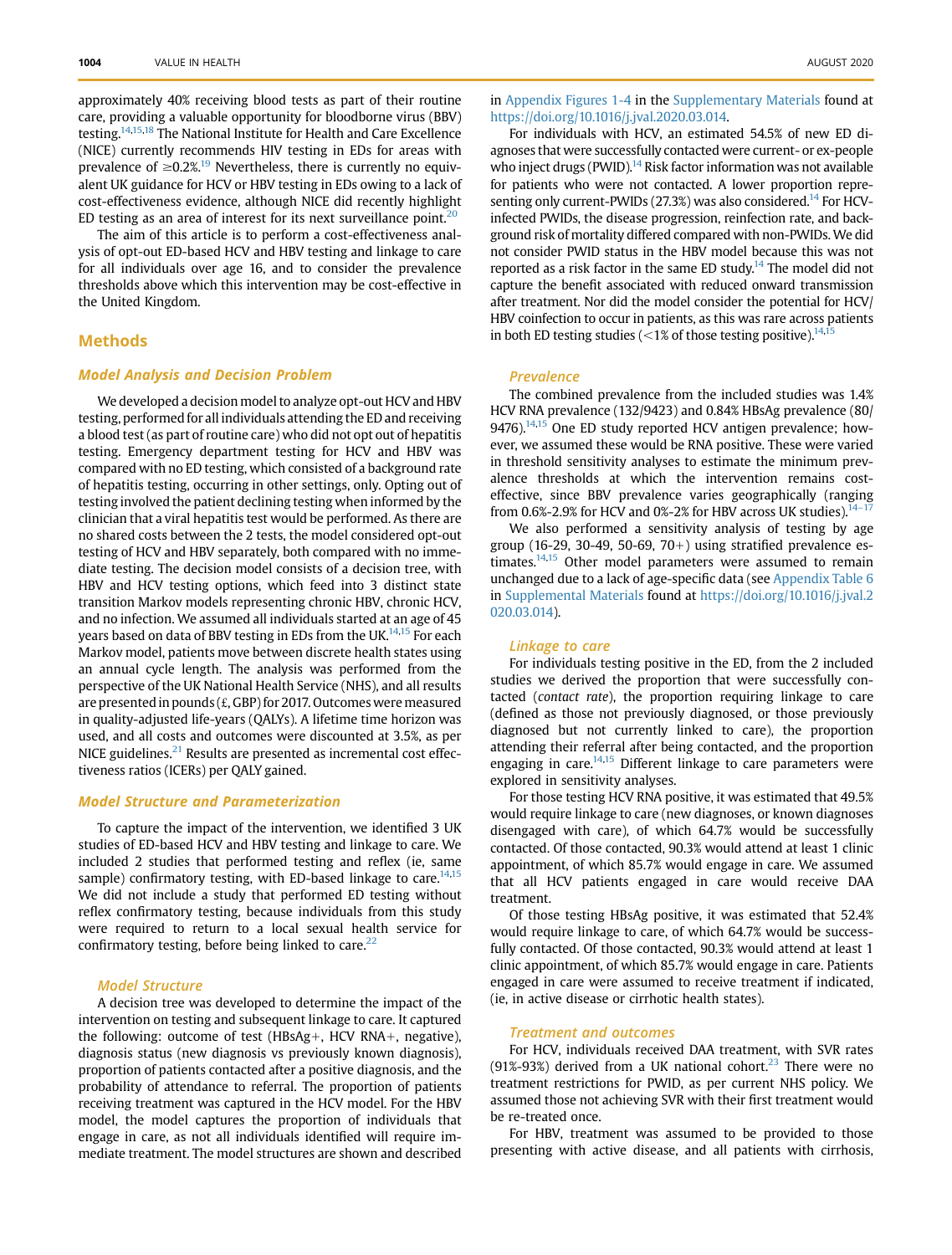based on NICE guidelines.<sup>[24](#page-7-17)</sup> Various clinical studies informed the treatment outcomes for HBV, and NICE guidelines informed treatment stopping rules (based on HBeAg status and cirrhosis), with full details provided in the Appendix in Supplemental Materials found at <https://doi.org/10.1016/j.jval.2020.03.014>.<sup>24–[29](#page-7-17)</sup> In summary, individuals were assumed to be treated with peginterferon alfa-2a (PegIFN $\alpha$ ) and tenofovir disoproxil fumarate (TDF), and 13% of HBeAg-positive and 1% of HBeAg-negative individuals received emtricitabine alongside TDF, based on 1 clinical study used in our analysis.<sup>[26](#page-7-18)</sup> Treatment aims to achieve HBsAg seroconversion, or HBeAg seroconversion (for HBeAg-positive individuals) or inactive disease (for HBeAg-negative individuals). We also performed a sensitivity analysis in which TDF was the first and only treatment used, without PegIFNa. We modeled the likelihood that some HBV patients will disengage from treatment over time as has been observed in long-term studies of patients on HBV treatment ([Table 1](#page-3-0)). This is to remain conservative regarding the benefit associated with identifying new HBV patients, as was assessed in a sensitivity analysis.

#### Transition probabilities

Transition probabilities capturing disease progression from early disease health states up to the compensated cirrhosis health state were derived from a meta-regression of HCV progression rates.<sup>[30](#page-7-19)</sup> Equivalent transitions for those identified as PWIDs with HCV were derived from a study estimating PWID disease pro-gression.<sup>[31](#page-7-20)</sup> For compensated cirrhosis and more advanced states, a previous health technology assessment (HTA) was used for tran-sitions between health states.<sup>[32](#page-7-21)</sup>

For HBV, HBeAg status-specific transition probabilities were derived from a previous HTA performed in the United Kingdom, and have been used for previous economic models.<sup>33[,34](#page-7-23)</sup> For all individuals in the model receiving treatment, there was no risk of HBV-related mortality (until they progressed beyond compensated cirrhosis), as mortality is comparable to the general population.<sup>35</sup> Details on HBV transition probabilities are available in the Appendix Tables 2 and 3 in Supplemental Materials found at [https://doi.org/10.1016/j.jval.2020.](https://doi.org/10.1016/j.jval.2020.03.014) [03.014](https://doi.org/10.1016/j.jval.2020.03.014).

For both models, a background rate of mortality derived from UK life tables was applied to all health states, in addition to mortality associated with disease progression.<sup>[36](#page-7-25)</sup> For PWIDs, a standardized mortality ratio of 7.8 was applied to background mortality, with injecting drug use assumed to cease after 11 years ([Table 1](#page-3-0)). $37,38$  $37,38$ 

#### Background rate of testing

The annual background probability of testing was derived from Public Health England sentinel surveillance of BBV laboratory diagnoses, with 40% estimated coverage in the population, esti-mated from UK national population data.<sup>[36,](#page-7-25)[39](#page-7-28)</sup> The annual HCV testing probability (considering testing from all settings) was calculated as 1.9%, whereas the annual HBV testing probability, derived from non-antenatal screening tests, was 2%.

The probability of testing is likely to be higher for those currently infected, since the yield of positive tests across the UK observed in national statistics (1.4% for HCV and 1% for HBV) differs from prevalence among testers in the ED setting.<sup>39</sup> We adjusted the prevalence yield among background testing to account for the higher likelihood of testing in infected versus uninfected individuals to match the prevalence observed in national statistics.

For patients receiving background testing, it was assumed that the probability of referral and engaging in care was the same as for

those individuals successfully contacted as part of the intervention.

### **Utilities**

For HCV, utility values for fibrosis and cirrhosis were derived from a UK RCT.<sup>[40](#page-7-29)</sup> Pre-cirrhotic HBV utility values were derived from a previous economic evaluation, and subsequently used in a UK HTA[.34](#page-7-23),[41](#page-7-30) Hepatitis B virus cirrhosis utility was assumed to be the same as HCV cirrhosis.<sup>[40](#page-7-29)</sup> Utility values for advanced liver disease, for both HBV and HCV, were derived from a UK study of transplant patients. $42$  A sensitivity analysis was performed considering a lower utility for PWIDs, using an alternative data source (maximum utility of 0.57, and therefore no utility benefit associated with achieving SVR). $43,44$  $43,44$ 

#### Costs

Hepatitis C virus test costs were derived from another ED testing study from London.<sup>[22](#page-7-15)</sup> Both included studies performed an initial antibody test (£3.64), but confirmatory testing differed; one used a reflex RNA test<sup>14</sup>, wheras the other performed a reflex HCV antigen test.<sup>15</sup> The model assumed confirmatory RNA testing ( $\pounds$ 68.38) was performed for those testing antibody positive.<sup>22</sup> For HBV, we assumed a HBsAg test was initially performed, followed by a confirmatory reflex HBsAg neutralization assay, with a combined cost of £5.79, derived from a London hospital (Guy's and St Thomas' NHS Trust, personal email communication, November 2017). We assumed the same test costs for individuals receiving background testing. Because tests were performed on routinely collected blood samples, costs for retrieving blood were not included. The model assumes all diagnostic and confirmatory tests were 100% accurate.

The time required to contact patients was reported by one ED study to be 15.7 minutes for HCV and 6.7 minutes for HBV, and we assumed an additional 10 minutes for administration activities.<sup>[14](#page-7-9)</sup> We assumed this was performed by a hospital nurse.<sup>[45](#page-7-34)</sup> The contact costs were applied to all individuals testing positive. Background testing could occur in various settings but was assumed to be the cost of a general practitioner appointment  $(\text{\textsterling}31)^{45}$  $(\text{\textsterling}31)^{45}$  $(\text{\textsterling}31)^{45}$  A lower hypothetical cost  $(£10)$  was also considered, since testing could occur in other healthcare settings, with lower costs compared with a general practitioner appointment.

National Health Service DAA treatment costs are confidential, but may be as low as £5000 per course of treatment.<sup>8</sup> Due to uncertainty, we assumed costs of £10 ,000 for DAA treatment, and £15 000 for re-treatment, incurred only upon SVR, as per NHS policy[.46](#page-7-36) Hospital outpatient visits prior to treatment and outpa-tient treatment monitoring costs were applied [\(Table 2\)](#page-4-0). $47$  We show results across DAA costs of £0 to £35,000 in a sensitivity analysis (see Appendix Figure 7 in Supplemental Materials found at [https://doi.org/10.1016/j.jval.2020.03.014\)](https://doi.org/10.1016/j.jval.2020.03.014).

Hepatitis B virus treatment costs were derived from the British National Formulary. The cost of 48 weeks of PegIFNa was £3672, assumed for 1 annual cycle.<sup>[48](#page-8-1)</sup> The NHS is using generic TDF, with an estimated annual cost of £578. $9,48,49$  $9,48,49$  $9,48,49$  For those receiving TDF with emtricitabine, the annual cost was £1299.<sup>26,[48](#page-8-1)</sup> Treatment monitoring costs for HBV were assumed to be captured in health state costs.

Health state costs were derived from previous HTAs for HBV and HCV. $32,33,45$  $32,33,45$  $32,33,45$  Individuals who were undiagnosed or diagnosed but not engaged in care were assumed to not accrue health state costs until they are diagnosed or reach decompensated cirrhosis or hepatocellular carcinoma health states.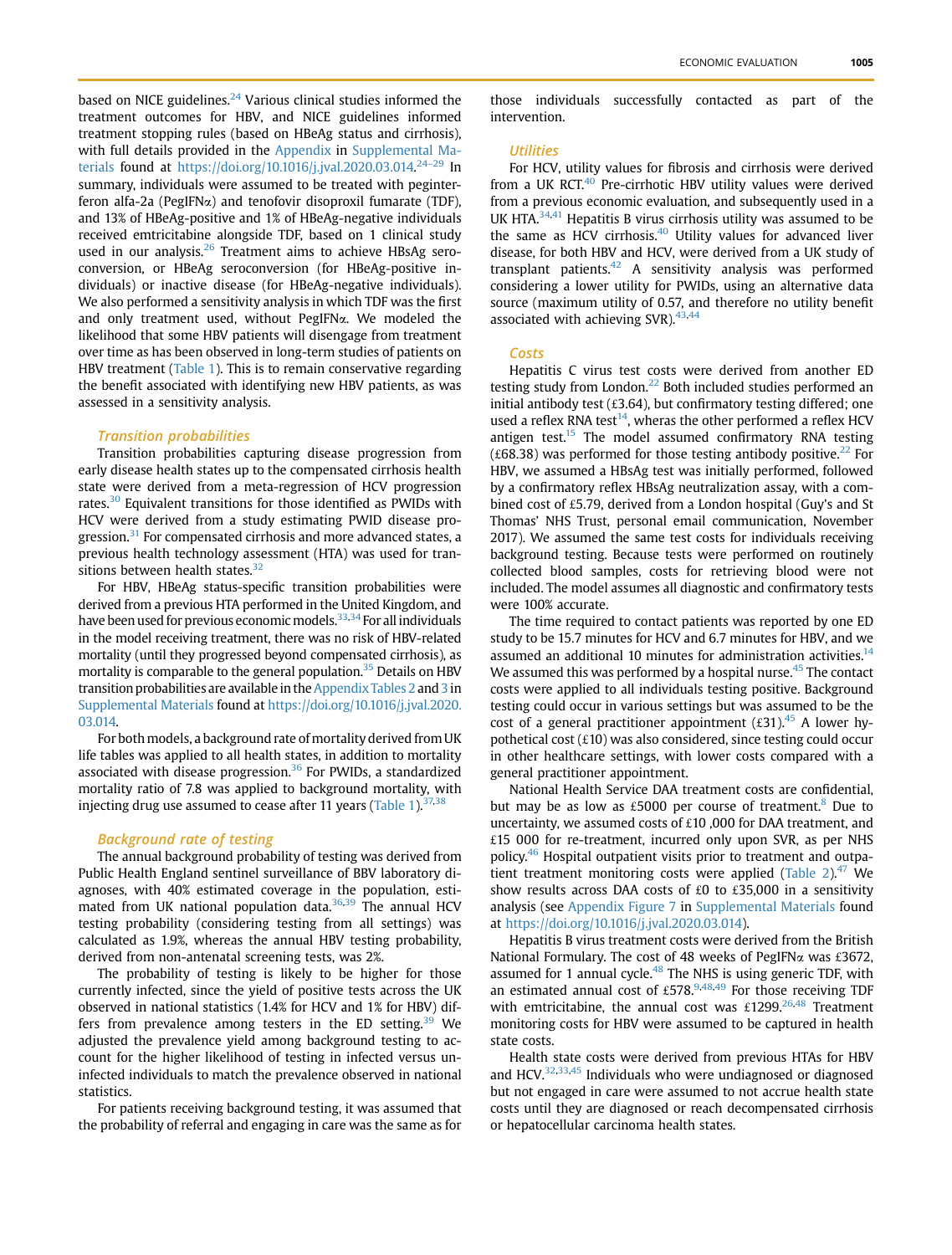#### <span id="page-3-0"></span>**Table 1.** Base case decision parameters for intervention effects.

| <b>Base case probabilities</b>                                 | <b>Mean value</b> | <b>Distribution</b>                              | <b>Source</b> |
|----------------------------------------------------------------|-------------------|--------------------------------------------------|---------------|
| HCV parameters                                                 |                   |                                                  |               |
| Prevalence (RNA+)                                              | 1.4%              | Beta ( $\alpha$ = 132, $\beta$ = 9291)           | 14,15         |
| Proportion of Ab+ testing RNA+ on reflex test                  | 62.9%             | Beta ( $\alpha$ = 132, $\beta$ = 78)             | 14,15         |
| Proportion of diagnoses requiring linkage to care*             | 49.5%             | Beta ( $\alpha$ = 55, $\beta$ = 56)              | 14,15         |
| Proportion contacted                                           | 61.8%             | Beta ( $\alpha$ = 47, $\beta$ = 29)              | 14,15         |
| Proportion attending referral                                  | 85.1%             | Beta ( $\alpha$ = 40, $\beta$ = 7)               | 14,15         |
| Proportion receiving treatment, post-referral                  | 62.5%             | Beta ( $\alpha$ = 25, $\beta$ = 15)              | 14,15         |
| Background testing probability (annual)                        | 1.9%              | Beta ( $\alpha$ = 347 440, $\beta$ = 17 645 144) | 36,39         |
| Background testing yield (RNA+ prevalence among                | 1.4%              | Beta ( $\alpha$ = 4982, $\beta$ = 342 458)       | 39            |
| testers)                                                       |                   |                                                  |               |
| Proportion F0                                                  | 22.7%             | Dirichlet (F0,F1,F2,F3,cirrhotic) <sup>‡</sup>   | 14            |
| Proportion F1                                                  | 22.7%             | Dirichlet (F0,F1,F2,F3,cirrhotic) <sup>‡</sup>   | 14            |
| Proportion F2                                                  | 22.7%             | Dirichlet (F0,F1,F2,F3,cirrhotic) <sup>‡</sup>   | 14            |
| Proportion F3                                                  | 15.9%             | Dirichlet (F0,F1,F2,F3,cirrhotic) <sup>†</sup>   | 14            |
| Proportion cirrhotic (F4)                                      | 15.9%             | Dirichlet (F0,F1,F2,F3,cirrhotic) <sup>†</sup>   | 14            |
| Proportion current PWID                                        | 54.5%             | Beta ( $\alpha$ = 6, $\beta$ = 11)               | 14            |
| Standard mortality ratio for IDU (while currently              | 7.8               | Normal (95% CI = 5.4-10.8)                       | 37            |
| injecting)                                                     |                   |                                                  |               |
| Duration of injecting (years)                                  | 11                | Uniform (6, 16)                                  | 38            |
| Annual probability of reinfection among PWIDs                  | 19.3%             | Beta ( $\alpha$ = 15, $\beta$ = 62) <sup>‡</sup> | 51            |
| <b>HBV</b> parameters                                          |                   |                                                  |               |
| Prevalence (HBsAg)                                             | 0.84%             | Beta ( $\alpha$ = 80, $\beta$ = 9396)            | 14,15         |
| Proportion of diagnoses requiring linkage to care <sup>t</sup> | 52.4%             | Beta ( $\alpha$ = 33, $\beta$ = 30)              | 14,15         |
| Proportion contacted                                           | 64.7%             | Beta ( $\alpha$ = 33, $\beta$ = 18)              | 14,15         |
| Proportion attending referral                                  | 90.3%             | Beta ( $\alpha$ = 28, $\beta$ = 3)               | 14,15         |
| Proportion accepting treatment, post-referral (if              | 85.7%             | Beta ( $\alpha$ = 24, $\beta$ = 4)               | 14,15         |
| indicated)                                                     |                   |                                                  |               |
| Background testing probability (annual)                        | 2%                | Beta ( $\alpha$ = 355 585, $\beta$ = 17 636 999) | 36,39         |
| Background testing yield (HBsAg prevalence                     | 1%                | Beta ( $\alpha$ = 3543, $\beta$ = 352 042)       | 39            |
| among testers)                                                 |                   |                                                  |               |
| Proportion with inactive disease (HBeAg+                       | 80%               | Beta ( $\alpha$ = 80, $\beta$ = 20)              | 52            |
| seroconverted or HBeAg- inactive disease)                      |                   |                                                  |               |
| Proportion HBeAg+                                              | 14.5%             | Beta ( $\alpha$ = 71, $\beta$ = 419)             | 52            |
| Proportion cirrhotic (of those with active disease)            | 12%               | Beta ( $\alpha$ = 3, $\beta$ = 22)               | 14            |
| Annual loss to follow-up from treatment                        | 3.3%              | Uniform (1.7%, 5.0%)                             | 28            |
|                                                                |                   |                                                  |               |

<span id="page-3-1"></span>CI indicates confidence interval; HBV, hepatitis B virus; HCV, hepatitis C virus; IDU, injecting drug user; PWID, people who inject drugs. \*New diagnosis or known diagnosis not currently engaged in care.

<span id="page-3-3"></span>† Sample size of 44, Dirichlet(10,10,10,7,7).

<span id="page-3-2"></span>‡ Annual probability calculated from 0.906 years mean follow-up (per person).

### Sensitivity Analyses

We performed probabilistic sensitivity analysis with values for each parameter sampled simultaneously from their distributions, and 10 000 individual simulations being performed (distributions available in [Tables 1-2,](#page-3-0) and Appendix Tables 1-5 in Supplemental Materials found at <https://doi.org/10.1016/j.jval.2020.03.014>). Lastly, threshold analyses were undertaken to determine the minimum prevalence at which the intervention is cost-effective at a willingness-to-pay (WTP) threshold of £20 000 per QALY. We also performed threshold analyses for the prevalence required for cost-effectiveness across a range of patient contact rates and test costs (see Appendix Figure 8 in Supplemental Materials found at <https://doi.org/10.1016/j.jval.2020.03.014>).

## **Results**

### Base-Case Analysis

Under the base-case settings, testing for HCV and HBV were both highly cost-effective. The ICER for HCV testing was £8019 per QALY, and for HBV testing was £9858 per QALY [\(Table 3\)](#page-4-1). At a WTP of £20 000 per QALY, the threshold analysis suggested testing for both HCV and HBV would be cost-effective at 0.25% or higher

([Fig. 1](#page-5-0)). For both HCV and HBV, the ICER reduced and then plateaued at higher prevalence estimates, although was never cost saving.

### Deterministic Sensitivity Analyses

Hepatitis C virus and HBV testing remained cost-effective under all deterministic analyses, with the maximum ICER less than £12 000 per QALY [\(Fig. 2\)](#page-5-1). For HCV, the ICER was sensitive to the cost of DAA treatment, the proportion of individuals tested that are current PWIDs, and the utility values for PWIDs. For both HCV and HBV testing, the results were also sensitive to the cost of the diagnostic test used, and the proportion of individuals requiring linkage to care. The results were somewhat sensitive to the proportion accepting treatment once referred and the proportion of diagnosed patients successfully contacted. The cost of contacting patients and the cost of background appointments had very little impact on the ICER for either HCV or HBV.

When considering ED testing by age, testing was highly costeffective for those aged 16 to 69, but most cost-effective in those aged 30 to 69, with ICERs below £10 000 for both testing strategies. For those aged over 70 years (assuming a mean age of 80), the ICERs increased to £21 569 per QALY for HCV testing and £18 766 per QALY for HBV testing.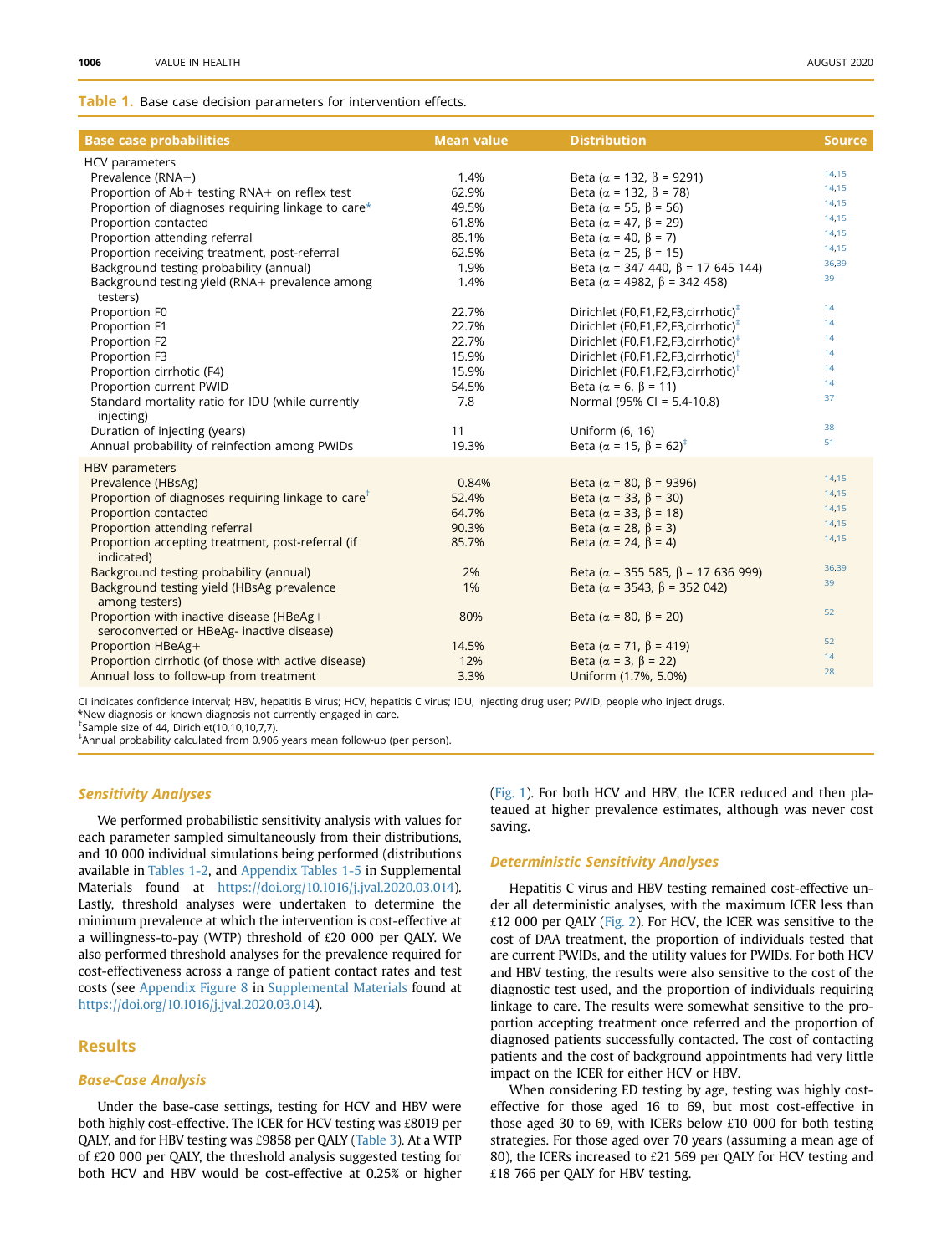### <span id="page-4-0"></span>Table 2. Intervention and linkage to care costs.

| <b>Costs</b>                                                                                                                                                                                                               | <b>Mean cost</b>                                               | <b>Distribution</b>                                                                                                                                    | <b>Reference</b>                                                                                                    |
|----------------------------------------------------------------------------------------------------------------------------------------------------------------------------------------------------------------------------|----------------------------------------------------------------|--------------------------------------------------------------------------------------------------------------------------------------------------------|---------------------------------------------------------------------------------------------------------------------|
| <b>HCV</b><br>HCV antibody test<br><b>HCV RNA test</b><br>DAA treatment<br>DAA retreatment<br>Outpatient evaluation<br>Further outpatient evaluation<br>DAA treatment monitoring                                           | £3.64<br>£68.38<br>£10 000<br>£15 000<br>£238<br>£262<br>£1310 | Uniform (£2.91, £4.37)<br>Uniform (£54.70, £82.06)<br>N/A<br>N/A<br>Uniform (£190.40, £285.60)<br>Uniform (£209.60, £314.40)<br>Uniform (£1048, £1572) | 22<br>22<br>8<br><sup>8</sup> /assumption<br>47<br>47<br>47                                                         |
| <b>HBV</b><br>HBsAg test (and confirmatory neutralization assay for $HBsAg+$ )<br>PegIFN <sub>a</sub> (annual)<br>TDF (annual)<br>$TDF +$ emtricitabine (annual)<br>Outpatient evaluation<br>Further outpatient evaluation | £5.79<br>£3672<br>£578<br>£1299<br>£238<br>£262                | Varied by test cost multiplier<br>N/A<br>N/A<br>N/A<br>Uniform (£190.40, £285.60)<br>Uniform (£209.60, £314.40)                                        | Guy's and St Thomas'<br>NHS Trust, personal<br>email communication,<br>November 2017.<br>48<br>48<br>48<br>47<br>47 |
| Contact costs (HBV and HCV)<br>Cost per HCV contact*<br>Cost per HBV contact*<br>Cost of appointment (background testing)                                                                                                  | £15.85<br>£10.30<br>£31.30                                     | Uniform (£7.92, £23.77)<br>Uniform (£5.15, £15.45)<br>Uniform (£15.65, £46.95)                                                                         | 14,45<br>14,45<br>45                                                                                                |

<span id="page-4-2"></span>DAA indicates direct-acting antiviral; HBV, hepatitis B virus; HCV, hepatitis C virus; N/A, not applicable; PegIFNa, peginterferon alfa-2a; TDF, tenofovir disoproxil fumarate. \*Cost of both successful and unsuccessful contacts.

### Probabilistic Sensitivity Analyses

In the base-case analysis, HCV testing was 99.1% likely to be cost-effective, and HBV testing 98.4% likely to be cost-effective, at a WTP of £20 000 per QALY.

We also evaluated the probability that the intervention is costeffective at different HCV and HBV prevalence. At HCV RNA and HBsAg prevalence of 0.5%, testing remained highly likely to be cost-effective for both, with HCV testing 94% likely, and HBV testing 95% likely to be cost-effective. At a prevalence of 0.3%, testing remained likely to be cost-effective for both strategies, but with less certainty (70% and 71% likely cost-effective for HCV and HBV testing, respectively). At a lower 0.2% prevalence, testing was unlikely to be cost-effective for either strategy, with a HCV testing 23% likely to be cost-effective, and HCV testing 24% likely to be cost-effective. Cost-effectiveness acceptability curves showing the probability of cost-effectiveness across a range of WTP thresholds, with base case and lower prevalence scenarios for HCV and HBV available in Appendix Figure 5 in Supplemental Materials found at <https://doi.org/10.1016/j.jval.2020.03.014>.

### **Discussion**

To our knowledge, this is the first economic evaluation of ED testing for HCV and HBV in the United Kingdom and adds to previous work demonstrating EDs are a viable setting for HCV and HBV testing in many areas of the United Kingdom.<sup>14,[15](#page-7-10)[,22](#page-7-15)</sup> At our base-case prevalence of 1.4% and 0.8% for HCV (RNA) and HBV (HBsAg), both testing strategies were highly cost-effective with ICERs below £10 000 per QALY, and the ICER did not increase above £12 000 for either testing strategy in any of the deterministic sensitivity analyses examined. While our analysis is an early economic evaluation in the absence of long-term testing data, the results of our probabilistic analysis suggest that testing remains highly likely to be cost-effective at 0.5% prevalence for both HCV and HBV. This compares favorably to the prevalence observed in recent ED testing studies across the United Kingdom. A recent study across 4 UK sites reported a pooled prevalence of 1.69% HCV RNA (range: 0.6%-2.9%), and 0.95% HBsAg (range:  $0\frac{0}{2}$ %-2%), <sup>16</sup> whereas other studies in London EDs have reported HCV RNA or antigen prevalence of 0.9% to 1.6% and HBsAg prevalence of 0.8% to

### <span id="page-4-1"></span>Table 3. Cost-effectiveness results for HCV and HBV screening per individual tested.

| <b>Testing</b> | <b>Testing option</b> | <b>Total costs</b> | <b>Total QALYs</b> | Incr.<br><b>costs</b> | Incr. QALYs | <b>ICER</b> |
|----------------|-----------------------|--------------------|--------------------|-----------------------|-------------|-------------|
| <b>HCV</b>     | No screening          | £160.68            | 16.4879            |                       |             |             |
|                | ED screening          | £184.47            | 16.4908            | £23.79                | 0.0030      | £8019       |
| <b>HBV</b>     | No screening          | £90.66             | 16.5497            |                       |             |             |
|                | ED screening          | £114.66            | 16.5522            | £24.00                | 0.0024      | £9858       |
|                |                       |                    |                    |                       |             |             |

ED indicates emergency department; HBV, hepatitis B virus; HCV, hepatitis C virus; ICER, incremental cost-effectiveness ratio; QALY, quality-adjusted life-year.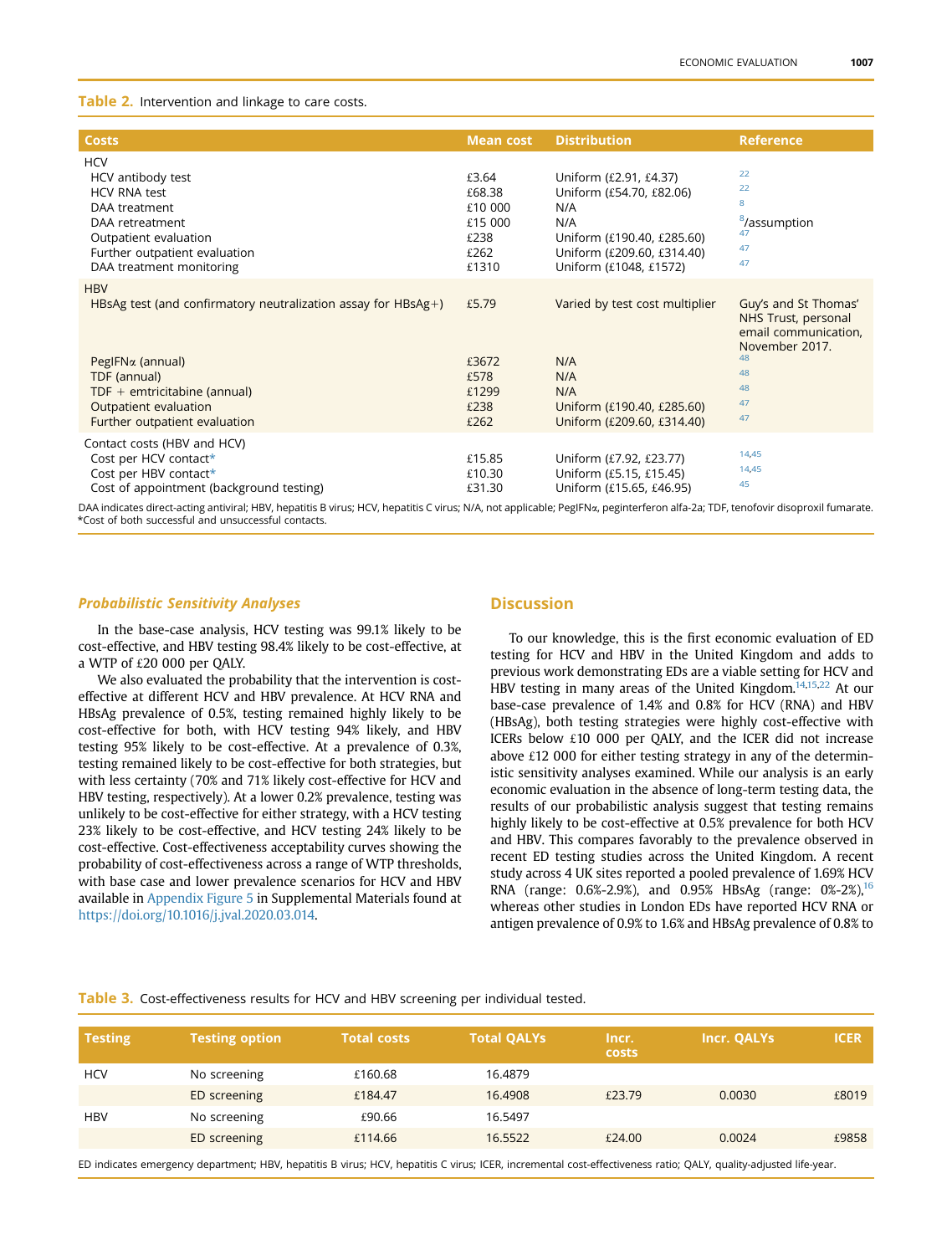### <span id="page-5-0"></span>Figure 1. Incremental cost-effectiveness ratio (ICER) by HCV RNA and HBsAg prevalence achieved during testing in an ED setting.



1.1%[.14](#page-7-9),[15,](#page-7-10)[17](#page-7-40) Thus, our study suggests ED testing is likely to be costeffective in most UK settings. Furthermore, since the general population prevalence of HCV and HBV across Europe (1.1% and 0.9%, respectively) is similar to the base-case ED prevalence used in our analysis, ED testing could be cost-effective in other European settings, and also in other high-income countries with a HCV and HBV prevalence similar to or higher than the United Kingdom.[6](#page-7-41)

Our prevalence threshold analysis suggests that ED testing would remain cost-effective even at low HCV RNA and HBsAg prevalence among ED attendees (0.25% or higher for both). These thresholds are similar to NICE recommendations for HIV testing in EDs in the United Kingdom ( $\geq$ 0.2%).<sup>[19](#page-7-12)</sup> Nevertheless, there is no current NICE recommendation for ED testing for HCV and HBV, citing the absence of effectiveness or cost-effectiveness evidence for hepatitis testing in this setting in their 2017 review.<sup>11</sup> While the European Centre for Disease Prevention and Control

<span id="page-5-1"></span>



HBV indicates hepatitis B virus; HCV, hepatitis C virus.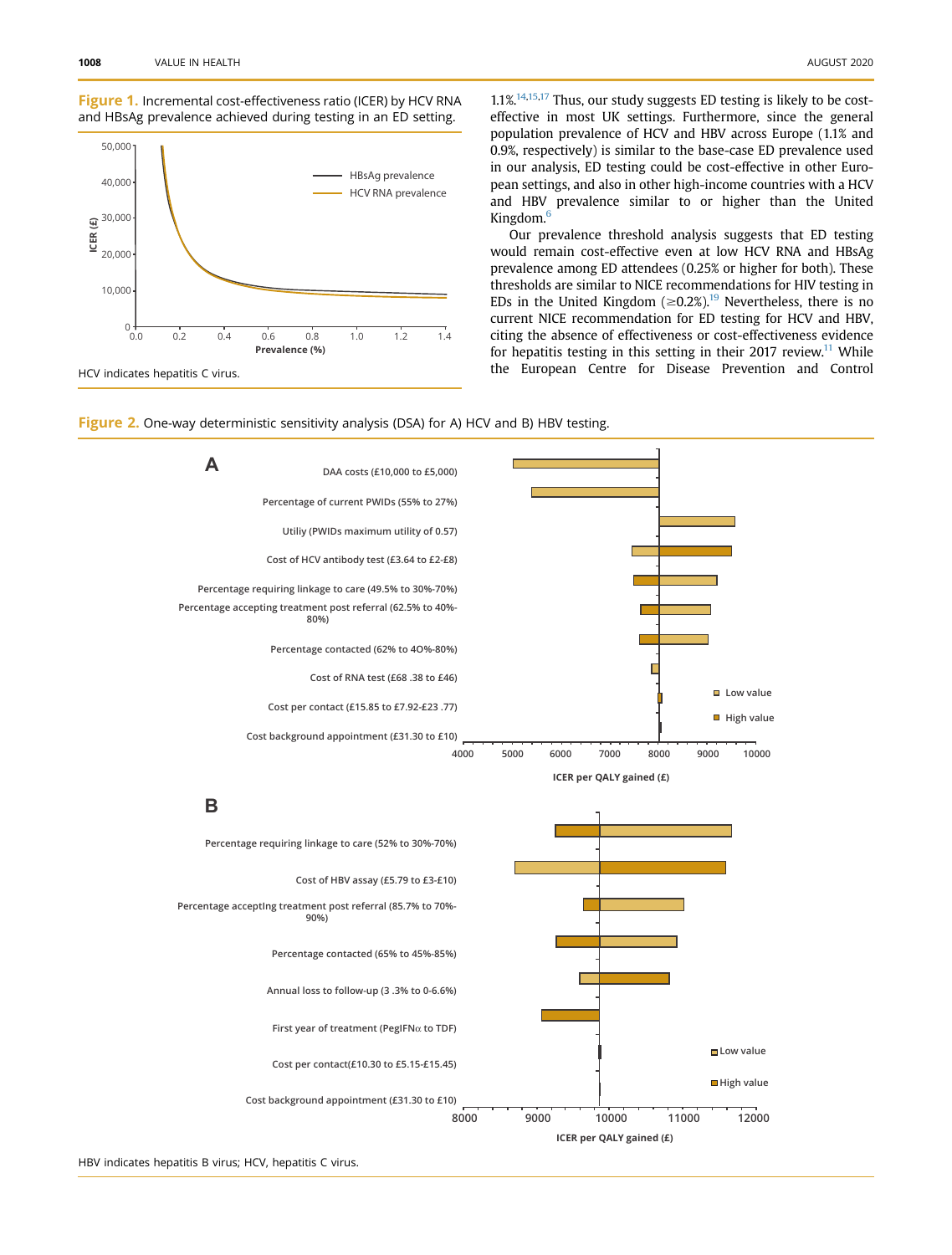guidelines recommend HCV and HBV testing in EDs with intermediate or high prevalence ( $\geq$ 2%), they do not cite any evidence for these much higher prevalence thresholds compared to our estimates.<sup>10</sup> While our prevalence threshold estimates provide guidance for the cost-effectiveness of ED-based HBV and HCV testing and linkage to care, further studies of ED testing would be of value to reduce the uncertainty at these thresholds, particularly as they will be sensitive to other model parameters that may differ from those used in our base-case analysis.

Our results also suggested that the cost-effectiveness of testing those aged 70 and above is uncertain, due to lower prevalence and lower life expectancy from the point of treatment. Nevertheless, further analyses are required to assess this in more detail owing to the limitations of the data available for this analysis.

### Limitations

Our analysis is based on 2 non-controlled, observational studies from the United Kingdom, which have considerable limitations. The studies were either short in duration, or with a low uptake of hepatitis testing among eligible blood samples. Evans et al undertook 6 weeks of testing, with 56% testing uptake, whereas Parry et al undertook 9 months of testing, but with only 25% testing uptake. For this reason, our analysis does not evaluate how long testing should be implemented. The prevalence threshold results estimate the minimum prevalence required for the intervention to remain cost-effective, although this assumes that other parameters remain constant.

In addition to prevalence, early evidence suggests other parameters included in our model differ across ED departments, such as the type and sequence of tests performed and their costs, the proportion of individuals in the population that require linkage to care, and the effectiveness of contacting those testing positive.<sup>50</sup> These parameters influenced the estimated ICERs, and while they did not change the base case cost-effectiveness, they are likely to influence the prevalence thresholds for costeffectiveness. Another limitation was the lack of detailed cost data relating to the intervention. Although the results of the sensitivity analyses showed this had little impact upon our results, we did not include staff training costs or incentives to increase testing rates that have been previously reported.<sup>22</sup> The intervention consists of a number of individual parts, including the initial test, informing the patient of the result, and linking individuals to care following a positive diagnosis. Although the model incorporates all of these components, we acknowledge that they are separate factors and that there are many ways in which they could be individually optimized.

Lastly, our model did not capture the potential prevention benefit associated with a reduction in onward transmission among PWIDs with HCV who achieve SVR, and thus likely underestimates the impact of HCV testing.

### Conclusion

Although there is uncertainty regarding many of the parameters, our results suggest that ED-based HCV and HBV testing and linkage to care is highly cost-effective at our base-case prevalence. Moreover, the sensitivity analyses strongly suggest that this conclusion is robust. At a lower 0.5% prevalence, HCV and HBV testing remained highly likely to be cost-effective. This suggests the introduction of ED testing is likely to be cost-effective for many areas of the United Kingdom, since most ED-based HCV and HBV prevalence estimates from the United Kingdom exceed this. $14-16$  Nevertheless, there is uncertainty around the prevalence thresholds at which HCV and HBV testing becomes cost-effective, although our analysis shows it is likely to be low.

Although our results suggest implementation of ED testing should be performed even in areas with a relatively low prevalence, interventions should be evaluated at a local level, using local data to inform key parameters and identify which of these context-specific parameters influence cost-effectiveness. Lastly, budget impact analyses using local data will be helpful for planning in areas introducing ED testing. These analyses will help reduce the uncertainty in our results and provide data to inform local healthcare decision-making bodies.

### Supplemental Material

Supplementary data associated with this article can be found in the online version at <https://doi.org/10.1016/j.jval.2020.03.014>.

# Article and Author Information

Accepted for Publication: March 30, 2020

Published Online: July 19, 2020

doi: [https://doi.org/10.1016/j.jval.2020.03.014](http://doi.org/https://doi.org/10.1016/j.jval.2020.03.014)

Author Affiliations: Department of Health Service Research and Policy, London School of Hygiene & Tropical Medicine, London, England, UK (Williams, Miners); The National Institute for Health Research Health Protection Research Unit (NIHR HPRU) in Blood Borne and Sexually Transmitted Infections at University College, London, England, UK (Williams, Vickerman, Miners); Population Health Sciences, Bristol Medical School, University of Bristol, Bristol, England, UK (Vickerman); Department of Infection, Guy's and St Thomas' NHS Trust, London, England, UK (Douthwaite, Nebbia); Emergency Department, Guy's and St Thomas' NHS Trust, London, England, UK (Hunter); Department of HIV/GU Medicine, Guy's and St Thomas' NHS Trust, London, England, UK (Wong); Gilead Sciences Medical Department, London, England, UK (Ruf)

Author Contributions: Concept and design: Williams, Vickerman, Douthwaite, Nebbia, Hunter, Wong, Ruf, Miners

Acquisition of data: Williams, Douthwaite, Nebbia, Hunter, Wong

Analysis and interpretation of data: Williams, Vickerman, Douthwaite, Nebbia, Hunter, Wong, Miners

Drafting of the manuscript: Williams, Vickerman, Hunter, Wong, Ruf, Miners Critical revision of the paper for important intellectual content: Williams, Vickerman, Douthwaite, Nebbia, Hunter, Wong, Miners Statistical analysis: Williams

Provision of study materials or patients: Douthwaite, Nebbia, Hunter, Wong Obtaining funding: Vickerman, Douthwaite, Nebbia, Ruf Supervision: Vickerman, Douthwaite, Hunter, Miners

Conflict of Interest Disclosures: Mr Williams reported receiving grants from Gilead during the conduct of the study. Dr Vickerman reported receiving grants from Gilead Sciences and from the National Institute for Health Research Health Protection Research Unit during the conduct of the study. Dr Douthwaite reported receiving grants and nonfinancial support from Gilead sciences, and grants from Abbott diagnostics during the conduct of the study. Dr Hunter reported receiving a Gilead Fellowship Grant outside the submitted work. Dr Ruf reported receiving other funding from Gilead Sciences during the conduct of the study and other funding

from Gilead Sciences outside the submitted work. Dr Miners reported receiving grants from Gilead during the conduct of the study and providing advice to Janssen on hepatitis B virus topics on a nonpecuniary basis. No other disclosures were reported.

Funding/Support: The research was funded by the National Institute for Health Research Health Protection Research Unit in Blood Borne and Sexually Transmitted Infections at University College London in partnership with Public Health England, in collaboration with London School of Hygiene & Tropical Medicine and the University of Bristol. Dr Vickerman and the University of Bristol have also received funding from Gilead to perform this independent economic analysis.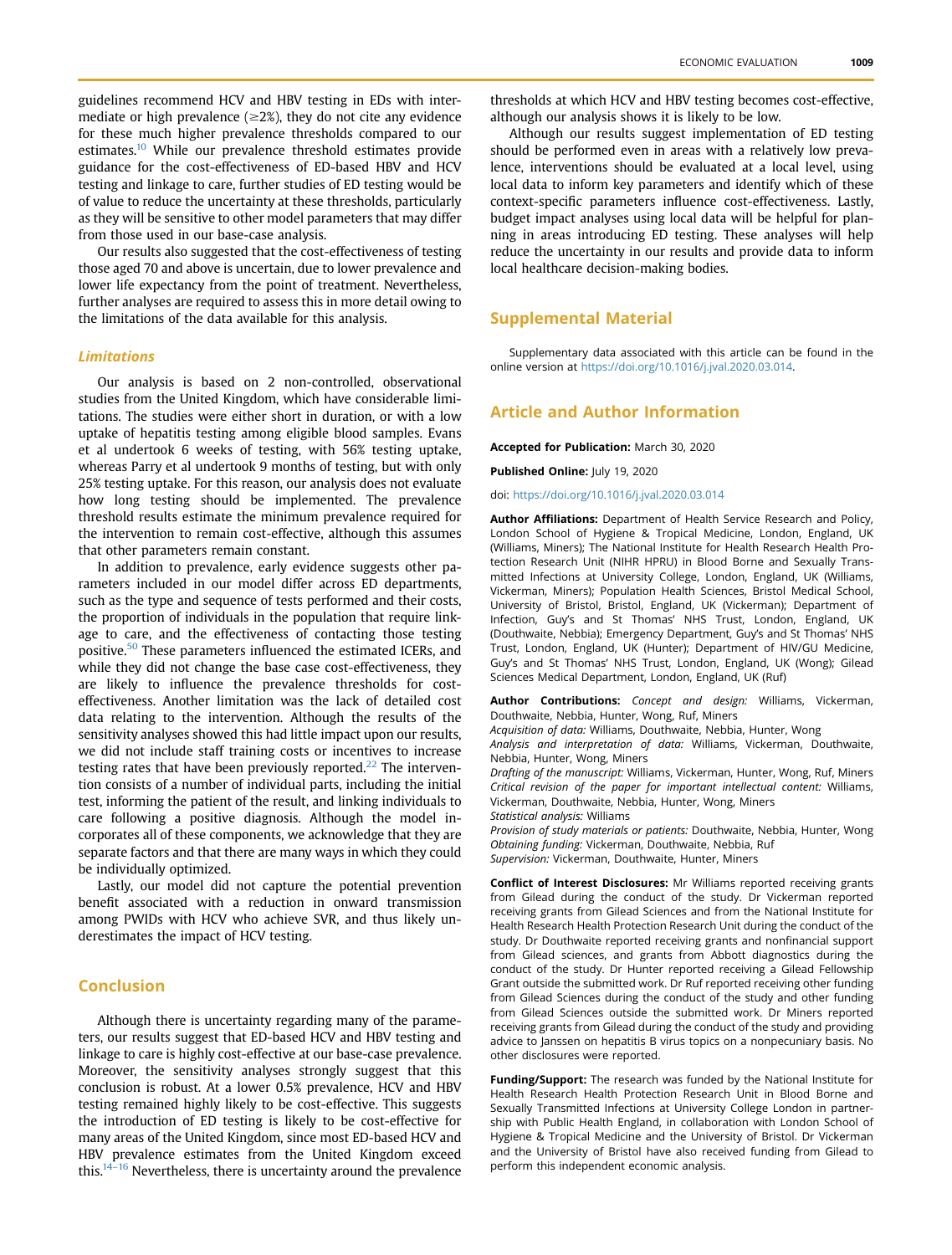Role of the Funder/Sponsor: The funder had no role in the design and conduct of the study; collection, management, analysis, and interpretation of the data; preparation, review, or approval of the manuscript; and decision to submit the manuscript for publication.

Acknowledgement: We acknowledge members of the National Institute for Health Research Health Protection Research Unit in Blood Borne and Sexually Transmitted Infections Steering Committee: Caroline Sabin (Director), Anthony Nardone (Public Health England, Lead), Catherine H. Mercer, Gwenda Hughes, Greta Rait, Jackie Cassell, William Rosenberg, Tim Rhodes, Kholoud Porter, Samreen Ijaz and Sema Mandal. The views expressed in this publication are those of the author(s) and not necessarily those of the National Health Service, the National Institute for Health Research, the Department of Health, or Public Health England.

### **REFERENCES**

- <span id="page-7-0"></span>1. World Health Organization. Global Hepatitis Report; 2017. [https://www.](https://www.who.int/hepatitis/publications/global-hepatitis-report2017/en/) [who.int/hepatitis/publications/global-hepatitis-report2017/en/.](https://www.who.int/hepatitis/publications/global-hepatitis-report2017/en/) Accessed September 18, 2017.
- <span id="page-7-1"></span>2. [Hajarizadeh B, Grebely J, Dore GJ. Epidemiology and natural history of HCV](http://refhub.elsevier.com/S1098-3015(20)32063-5/sref2) infection. [Nat Rev Gastroenterol Hepatol](http://refhub.elsevier.com/S1098-3015(20)32063-5/sref2). 2013;10:553.
- <span id="page-7-2"></span>3. [Fattovich G. Natural history of hepatitis B.](http://refhub.elsevier.com/S1098-3015(20)32063-5/sref3) *J Hepatol.* 2003;39:50–58.<br>**4.** Razavi-Shearer D. Gamkrelidze I. Nguven MH. et al. Global pre
- <span id="page-7-3"></span>[Razavi-Shearer D, Gamkrelidze I, Nguyen MH, et al. Global prevalence,](http://refhub.elsevier.com/S1098-3015(20)32063-5/sref4) [treatment, and prevention of hepatitis B virus infection in 2016: a modelling](http://refhub.elsevier.com/S1098-3015(20)32063-5/sref4) study. [Lancet Gastroenterol Hepatol](http://refhub.elsevier.com/S1098-3015(20)32063-5/sref4). 2018;3(6):383–403.
- <span id="page-7-7"></span>5. [Costella A, Craine N, Goldberg D, et al.](http://refhub.elsevier.com/S1098-3015(20)32063-5/sref5) Hepatitis C in the UK. London: Public [Health England; 2018.](http://refhub.elsevier.com/S1098-3015(20)32063-5/sref5)
- <span id="page-7-41"></span>6. European Centre for Disease Prevention and Control. Systematic Review on Hepatitis B and C Prevalence in the EU/EEA. Stockholm, Sweden; 2016.
- <span id="page-7-4"></span>7. World Health Organization. Combating Hepatitis B and C to Reach Elimination by 2030; 2016. [https://www.who.int/hepatitis/publications/hep-elimination](https://www.who.int/hepatitis/publications/hep-elimination-by-2030-brief/en/)[by-2030-brief/en/](https://www.who.int/hepatitis/publications/hep-elimination-by-2030-brief/en/). Accessed April 9, 2018.
- <span id="page-7-35"></span>8. [Hurley R. Slashed cost of hepatitis C drugs spurs drive to eliminate the dis](http://refhub.elsevier.com/S1098-3015(20)32063-5/sref8)ease. BMJ[. 2018;361:k1679](http://refhub.elsevier.com/S1098-3015(20)32063-5/sref8).
- <span id="page-7-37"></span>9. UK Medicines Information. UKMI review: generic tenofovir disoproxil. [https://](https://www.medicinesresources.nhs.uk/en/Medicines-Awareness/Evidence-Summary/Evidence-Summaries/UKMI-review-Generic-tenofovir-disoproxil/) [www.medicinesresources.nhs.uk/en/Medicines-Awareness/Evidence-Summary/](https://www.medicinesresources.nhs.uk/en/Medicines-Awareness/Evidence-Summary/Evidence-Summaries/UKMI-review-Generic-tenofovir-disoproxil/) [Evidence-Summaries/UKMI-review-Generic-tenofovir-disoproxil/](https://www.medicinesresources.nhs.uk/en/Medicines-Awareness/Evidence-Summary/Evidence-Summaries/UKMI-review-Generic-tenofovir-disoproxil/). Accessed February 7, 2018.
- <span id="page-7-5"></span>10. European Centre for Disease Prevention and Control. Public Health Guidance on HIV, Hepatitis B and C Testing in the EU/EEA: An Integrated Approach. Stockholm, Sweden; 2018.
- <span id="page-7-6"></span>National Institute of Health and Care Excellence. Hepatitis B and C Testing: People at Risk of Infection (PH43); 2013. [https://www.nice.org.uk/guidance/](https://www.nice.org.uk/guidance/ph43/history) [ph43/history.](https://www.nice.org.uk/guidance/ph43/history) Accessed April 29, 2019.
- <span id="page-7-8"></span>12. [Thakarar K, Morgan JR, Gaeta JM, Hohl C, Drainoni M-L. Predictors of frequent](http://refhub.elsevier.com/S1098-3015(20)32063-5/sref12) [emergency room visits among a homeless population.](http://refhub.elsevier.com/S1098-3015(20)32063-5/sref12) PLoS One. 2015;10(4): [e0124552.](http://refhub.elsevier.com/S1098-3015(20)32063-5/sref12)
- 13. [Wu L-T, Swartz MS, Wu Z, Mannelli P, Yang C, Blazer DG. Alcohol and drug use](http://refhub.elsevier.com/S1098-3015(20)32063-5/sref13) [disorders among adults in emergency department settings in the United](http://refhub.elsevier.com/S1098-3015(20)32063-5/sref13) States. Ann Emerg Med[. 2012;60\(2\):172](http://refhub.elsevier.com/S1098-3015(20)32063-5/sref13)–180.e175.
- <span id="page-7-9"></span>14. [Parry S, Bundle N, Ullah S, et al. Implementing routine blood-borne virus](http://refhub.elsevier.com/S1098-3015(20)32063-5/sref14) [testing for HCV, HBV and HIV at a London Emergency Department](http://refhub.elsevier.com/S1098-3015(20)32063-5/sref14) [uncovering the iceberg?](http://refhub.elsevier.com/S1098-3015(20)32063-5/sref14) Epidemiol Infect. 2018;146(8):1026–1035.
- <span id="page-7-10"></span>15. [Evans H, Balasegaram S, Douthwaite S, et al. An innovative approach to in](http://refhub.elsevier.com/S1098-3015(20)32063-5/sref15)[crease viral hepatitis diagnoses and linkage to care using opt-out testing and](http://refhub.elsevier.com/S1098-3015(20)32063-5/sref15) [an integrated care pathway in a London Emergency Department.](http://refhub.elsevier.com/S1098-3015(20)32063-5/sref15) PLoS One. [2018;13\(7\):e0198520](http://refhub.elsevier.com/S1098-3015(20)32063-5/sref15).
- <span id="page-7-39"></span>16. [Hopkins M, Todd S, Beadsworth M, et al. The ENABLE projects: consistent](http://refhub.elsevier.com/S1098-3015(20)32063-5/sref16) [high prevalence of undiagnosed active blood borne virus infection \[HBV,](http://refhub.elsevier.com/S1098-3015(20)32063-5/sref16) [HCV, HIV\] across four urban emergency departments in England 2013; Data](http://refhub.elsevier.com/S1098-3015(20)32063-5/sref16) for action? J Hepatol[. 2018;68:S156.](http://refhub.elsevier.com/S1098-3015(20)32063-5/sref16)
- <span id="page-7-40"></span>17. [Cieply L, Simmons R, Ijaz S, et al. Seroprevalence of HCV, HBV and HIV in](http://refhub.elsevier.com/S1098-3015(20)32063-5/sref17) [two inner-city London emergency departments.](http://refhub.elsevier.com/S1098-3015(20)32063-5/sref17) Epidemiol Infect. [2019;147:e145](http://refhub.elsevier.com/S1098-3015(20)32063-5/sref17).
- <span id="page-7-11"></span>18. Baker C. Briefing Paper Number 7281: NHS Key Statistics: England, February 2020. House of Commons Library; 2020. [https://researchbrie](https://researchbriefings.files.parliament.uk/documents/CBP-7281/CBP-7281.pdf)fings.files. [parliament.uk/documents/CBP-7281/CBP-7281.pdf.](https://researchbriefings.files.parliament.uk/documents/CBP-7281/CBP-7281.pdf) Accessed July 6, 2020.
- <span id="page-7-12"></span>19. National Institute for Health and Care Excellence. HIV testing: increasing uptake among people who may have undiagnosed HIV [NG60]; 2016. [https://](https://www.nice.org.uk/guidance/ng60/history) [www.nice.org.uk/guidance/ng60/history.](https://www.nice.org.uk/guidance/ng60/history) Accessed August 17, 2018.
- <span id="page-7-13"></span>20. National Institute for Health and Care Excellence. Surveillance report 2017 – hepatitis B and C testing: people at risk of infection (2012) NICE guideline PH43. [https://www.nice.org.uk/guidance/ph43/resources/surveillance-report-](https://www.nice.org.uk/guidance/ph43/resources/surveillance-report-2017-hepatitis-b-and-c-testing-people-at-risk-of-infection-2012-nice-guideline-ph43-4666262221/chapter/How-we-made-the-decision?tab=evidence#consideration-of-the-evidence)[2017-hepatitis-b-and-c-testing-people-at-risk-of-infection-2012-nice-guideline](https://www.nice.org.uk/guidance/ph43/resources/surveillance-report-2017-hepatitis-b-and-c-testing-people-at-risk-of-infection-2012-nice-guideline-ph43-4666262221/chapter/How-we-made-the-decision?tab=evidence#consideration-of-the-evidence)[ph43-4666262221/chapter/How-we-made-the-decision?tab=evidence#](https://www.nice.org.uk/guidance/ph43/resources/surveillance-report-2017-hepatitis-b-and-c-testing-people-at-risk-of-infection-2012-nice-guideline-ph43-4666262221/chapter/How-we-made-the-decision?tab=evidence#consideration-of-the-evidence) [consideration-of-the-evidence.](https://www.nice.org.uk/guidance/ph43/resources/surveillance-report-2017-hepatitis-b-and-c-testing-people-at-risk-of-infection-2012-nice-guideline-ph43-4666262221/chapter/How-we-made-the-decision?tab=evidence#consideration-of-the-evidence) Accessed September 5, 2019.
- <span id="page-7-14"></span>21. National Institute for Health and Care Excellence. Guide to the methods of technology appraisal 2013. (PMG9); 2013. [https://www.nice.org.uk/process/](https://www.nice.org.uk/process/pmg9/) [pmg9/](https://www.nice.org.uk/process/pmg9/). Accessed September 21, 2017.
- <span id="page-7-15"></span>22. [Bradshaw D, Rae C, Rayment M, et al. HIV/HCV/HBV testing in the emergency](http://refhub.elsevier.com/S1098-3015(20)32063-5/sref22) [department: a feasibility and seroprevalence study.](http://refhub.elsevier.com/S1098-3015(20)32063-5/sref22) HIV Med. [2018;19\(S1\):52](http://refhub.elsevier.com/S1098-3015(20)32063-5/sref22)–57.
- <span id="page-7-16"></span>[Irving WL, McLauchlan J, Foster G. Real world outcomes of DAA therapy for](http://refhub.elsevier.com/S1098-3015(20)32063-5/sref23) [chronic hepatitis C virus infection in the HCV Research UK National cohort.](http://refhub.elsevier.com/S1098-3015(20)32063-5/sref23) J Hepatol[. 2017;66\(1\):S504.](http://refhub.elsevier.com/S1098-3015(20)32063-5/sref23)
- <span id="page-7-17"></span>24. National Institute for Health and Care Excellence. Hepatitis B (chronic): diagnosis and management (CG165); 2013. [https://www.nice.org.uk/guidance/](https://www.nice.org.uk/guidance/cg165/history) [cg165/history.](https://www.nice.org.uk/guidance/cg165/history) Accessed September 7, 2018.
- 25. [Lau GKK, Piratvisuth T, Luo KX, et al. Peginterferon alfa-2a, lamivudine, and](http://refhub.elsevier.com/S1098-3015(20)32063-5/sref25) [the combination for HBeAg-positive chronic hepatitis B.](http://refhub.elsevier.com/S1098-3015(20)32063-5/sref25) N Engl J Med. [2005;352\(26\):2682](http://refhub.elsevier.com/S1098-3015(20)32063-5/sref25)–2695.
- <span id="page-7-18"></span>26. [Marcellin P, Gane E, Buti M, et al. Regression of cirrhosis during treatment](http://refhub.elsevier.com/S1098-3015(20)32063-5/sref26) [with tenofovir disoproxil fumarate for chronic hepatitis B: a 5-year open](http://refhub.elsevier.com/S1098-3015(20)32063-5/sref26)[label follow-up study.](http://refhub.elsevier.com/S1098-3015(20)32063-5/sref26) Lancet. 2013;381(9865):468–475.
- 27. [Marcellin P, Lau GKK, Bonino F, et al. Peginterferon alfa-2a alone, lamivudine](http://refhub.elsevier.com/S1098-3015(20)32063-5/sref27) [alone, and the two in combination in patients with HBeAg-negative chronic](http://refhub.elsevier.com/S1098-3015(20)32063-5/sref27) hepatitis B. N Engl J Med[. 2004;351\(12\):1206](http://refhub.elsevier.com/S1098-3015(20)32063-5/sref27)–1217.
- <span id="page-7-38"></span>28. Marcellin P, Gane E, Flisiak R, et al. [Long-term treatment with tenofovir dis](http://refhub.elsevier.com/S1098-3015(20)32063-5/sref28)[oproxil fumarate for chronic hepatitis B infection is safe and well tolerated and](http://refhub.elsevier.com/S1098-3015(20)32063-5/sref28) [associated with durable virologic response with no detectable resistance: 8 year](http://refhub.elsevier.com/S1098-3015(20)32063-5/sref28) [results from two phase 3 trials. Paper presented at: 65th Annual Meeting of the](http://refhub.elsevier.com/S1098-3015(20)32063-5/sref28) [American Association for the Study of Liver Diseases; November 7-11](http://refhub.elsevier.com/S1098-3015(20)32063-5/sref28). Boston, [USA](http://refhub.elsevier.com/S1098-3015(20)32063-5/sref28); 2014.
- 29. [Kim WR, Loomba R, Berg T, et al. Impact of long-term tenofovir disoproxil](http://refhub.elsevier.com/S1098-3015(20)32063-5/sref29) [fumarate on incidence of hepatocellular carcinoma in patients with chronic](http://refhub.elsevier.com/S1098-3015(20)32063-5/sref29) hepatitis B. Cancer[. 2015;121\(20\):3631](http://refhub.elsevier.com/S1098-3015(20)32063-5/sref29)–3638.
- <span id="page-7-19"></span>30. [Thein H-H, Yi Q, Dore GJ, Krahn MD. Estimation of stage-speci](http://refhub.elsevier.com/S1098-3015(20)32063-5/sref30)fic fibrosis [progression rates in chronic hepatitis C virus infection: a meta-analysis and](http://refhub.elsevier.com/S1098-3015(20)32063-5/sref30) [meta-regression.](http://refhub.elsevier.com/S1098-3015(20)32063-5/sref30) Hepatology. 2008;48(2):418–431.
- <span id="page-7-20"></span>31. [Smith DJ, Combellick J, Jordan AE, Hagan H. Hepatitis C virus \(HCV\) disease](http://refhub.elsevier.com/S1098-3015(20)32063-5/sref31) [progression in people who inject drugs \(PWID\): a systematic review and](http://refhub.elsevier.com/S1098-3015(20)32063-5/sref31) meta-analysis. Int J Drug Policy[. 2015;26\(10\):911](http://refhub.elsevier.com/S1098-3015(20)32063-5/sref31)–921.
- <span id="page-7-21"></span>32. [Shepherd J, Jones J, Hartwell D, Davidson P, Price A, Waugh N. Interferon alfa](http://refhub.elsevier.com/S1098-3015(20)32063-5/sref32) [\(pegylated and non-pegylated\) and ribavirin for the treatment of mild](http://refhub.elsevier.com/S1098-3015(20)32063-5/sref32) [chronic hepatitis C: a systematic review and economic evaluation.](http://refhub.elsevier.com/S1098-3015(20)32063-5/sref32) Health Technol Assess[. 2006;11\(11\):1](http://refhub.elsevier.com/S1098-3015(20)32063-5/sref32)–205, iii.
- <span id="page-7-22"></span>33. [Shepherd J, Jones J, Takeda A, Davidson P, Price A. Adefovir dipivoxil and](http://refhub.elsevier.com/S1098-3015(20)32063-5/sref33) [pegylated interferon alfa-2a for the treatment of chronic hepatitis B: a sys](http://refhub.elsevier.com/S1098-3015(20)32063-5/sref33)[tematic review and economic evaluation.](http://refhub.elsevier.com/S1098-3015(20)32063-5/sref33) Health Technol Assess. 2006;10(28). [iii-iv, xi-xiv, 1-183](http://refhub.elsevier.com/S1098-3015(20)32063-5/sref33).
- <span id="page-7-23"></span>34. Miners A, Ghosh A, Martin N, Vickerman P. An economic evaluation of finding cases of hepatitis B and C infection in UK migrant populations; 2012. [https://](https://researchonline.lshtm.ac.uk/id/eprint/174647/1/an-economic-evaluation-of-finding-cases-of-hepatitis-b-and-c-infection-in-uk-migrant-populations-430271965.pdf) [researchonline.lshtm.ac.uk/id/eprint/174647/1/an-economic-evaluation-of](https://researchonline.lshtm.ac.uk/id/eprint/174647/1/an-economic-evaluation-of-finding-cases-of-hepatitis-b-and-c-infection-in-uk-migrant-populations-430271965.pdf)fi[nding-cases-of-hepatitis-b-and-c-infection-in-uk-migrant-populations-43](https://researchonline.lshtm.ac.uk/id/eprint/174647/1/an-economic-evaluation-of-finding-cases-of-hepatitis-b-and-c-infection-in-uk-migrant-populations-430271965.pdf) [0271965.pdf](https://researchonline.lshtm.ac.uk/id/eprint/174647/1/an-economic-evaluation-of-finding-cases-of-hepatitis-b-and-c-infection-in-uk-migrant-populations-430271965.pdf). Accessed November 2, 2017.
- <span id="page-7-24"></span>35. [Papatheodoridis GV, Sypsa V, Dalekos G, et al. Eight-year survival in chronic](http://refhub.elsevier.com/S1098-3015(20)32063-5/sref35) [hepatitis B patients under long-term entecavir or tenofovir therapy is similar](http://refhub.elsevier.com/S1098-3015(20)32063-5/sref35) [to the general population.](http://refhub.elsevier.com/S1098-3015(20)32063-5/sref35) J Hepatol. 2018;68(6):1129–1136.
- <span id="page-7-25"></span>Office for National Statitistics. [National life tables, UK: 2017](http://refhub.elsevier.com/S1098-3015(20)32063-5/sref36); 2018.
- <span id="page-7-26"></span>37. [Hickman M, Hope V, Coleman B, et al. Assessing IDU prevalence and health](http://refhub.elsevier.com/S1098-3015(20)32063-5/sref37) [consequences \(HCV, overdose and drug-related mortality\) in a primary care](http://refhub.elsevier.com/S1098-3015(20)32063-5/sref37) [trust: implications for public health action.](http://refhub.elsevier.com/S1098-3015(20)32063-5/sref37) J Public Health (Oxf). [2009;31\(3\):374](http://refhub.elsevier.com/S1098-3015(20)32063-5/sref37)–382.
- <span id="page-7-27"></span>38. [Sweeting MJ, De Angelis D, Ades AE, Hickman M. Estimating the prevalence](http://refhub.elsevier.com/S1098-3015(20)32063-5/sref38) [of ex-injecting drug use in the population.](http://refhub.elsevier.com/S1098-3015(20)32063-5/sref38) Stat Methods Med Res. [2008;18\(4\):381](http://refhub.elsevier.com/S1098-3015(20)32063-5/sref38)–395.
- <span id="page-7-28"></span>Public Health England. Annual report from the sentinel surveillance study of blood borne virus testing in England: data for January to December 2017. Wellington House, London: Public Health England; 2018. [https://assets.](https://assets.publishing.service.gov.uk/government/uploads/system/uploads/attachment_data/file/746268/hpr3618_bbv-ss_spplmntry-tbls.pdf) [publishing.service.gov.uk/government/uploads/system/uploads/attachment\\_](https://assets.publishing.service.gov.uk/government/uploads/system/uploads/attachment_data/file/746268/hpr3618_bbv-ss_spplmntry-tbls.pdf) data/fi[le/746268/hpr3618\\_bbv-ss\\_spplmntry-tbls.pdf](https://assets.publishing.service.gov.uk/government/uploads/system/uploads/attachment_data/file/746268/hpr3618_bbv-ss_spplmntry-tbls.pdf). Accessed March 1, 2019.
- <span id="page-7-29"></span>40. [Wright M, Grieve R, Roberts J, Main J, Thomas HC. UK Mild Hepatitis C Trial](http://refhub.elsevier.com/S1098-3015(20)32063-5/sref40) Investigators. Health benefi[ts of antiviral therapy for mild chronic hepatitis](http://refhub.elsevier.com/S1098-3015(20)32063-5/sref40) [C: randomised controlled trial and economic evaluation.](http://refhub.elsevier.com/S1098-3015(20)32063-5/sref40) Health Technol Assess[. 2006;10\(21\):1](http://refhub.elsevier.com/S1098-3015(20)32063-5/sref40)–113, iii.
- <span id="page-7-30"></span>41. [Wong WWL, Woo G, Jenny Heathcote E, Krahn M. Cost effectiveness of](http://refhub.elsevier.com/S1098-3015(20)32063-5/sref41) [screening immigrants for hepatitis B.](http://refhub.elsevier.com/S1098-3015(20)32063-5/sref41) Liver Int. 2011;31(8):1179–1190.
- <span id="page-7-31"></span>42. [Ratcliffe J, Longworth L, Young T, Bryan S, Burroughs A, Buxton M. Assessing](http://refhub.elsevier.com/S1098-3015(20)32063-5/sref42) [health-related quality of life pre- and post-liver transplantation: a prospec](http://refhub.elsevier.com/S1098-3015(20)32063-5/sref42)[tive multicenter study.](http://refhub.elsevier.com/S1098-3015(20)32063-5/sref42) Liver Transpl. 2002;8(3):263–270.
- <span id="page-7-32"></span>43. [Wittenberg E, Bray JW, Aden B, Gebremariam A, Nosyk B, Schackman BR.](http://refhub.elsevier.com/S1098-3015(20)32063-5/sref43) Measuring benefi[ts of opioid misuse treatment for economic evaluation:](http://refhub.elsevier.com/S1098-3015(20)32063-5/sref43) [health-related quality of life of opioid-dependent individuals and their](http://refhub.elsevier.com/S1098-3015(20)32063-5/sref43) [spouses as assessed by a sample of the US population.](http://refhub.elsevier.com/S1098-3015(20)32063-5/sref43) Addiction. [2016;111\(4\):675](http://refhub.elsevier.com/S1098-3015(20)32063-5/sref43)–684.
- <span id="page-7-33"></span>44. [Wittenberg E, Bray JW, Gebremariam A, Aden B, Nosyk B, Schackman BR.](http://refhub.elsevier.com/S1098-3015(20)32063-5/sref44) [Joint utility estimators in substance use disorders.](http://refhub.elsevier.com/S1098-3015(20)32063-5/sref44) Value Health. [2017;20\(3\):458](http://refhub.elsevier.com/S1098-3015(20)32063-5/sref44)–465.
- <span id="page-7-34"></span>45. Curtis L, Burns A. [Unit Costs of Health and Social Care 2017](http://refhub.elsevier.com/S1098-3015(20)32063-5/sref45). Canterbury, En[gland: Personal Social Services Research Unit, University of Kent; 2017.](http://refhub.elsevier.com/S1098-3015(20)32063-5/sref45)
- <span id="page-7-36"></span>46. NHS England. 25,000 hepatitis C patients receive new treatments. January 5, 2018. [https://www.england.nhs.uk/blog/25000-hepatitis-c-patients-receive](https://www.england.nhs.uk/blog/25000-hepatitis-c-patients-receive-new-treatments/)[new-treatments/.](https://www.england.nhs.uk/blog/25000-hepatitis-c-patients-receive-new-treatments/) Accessed March 14, 2019.